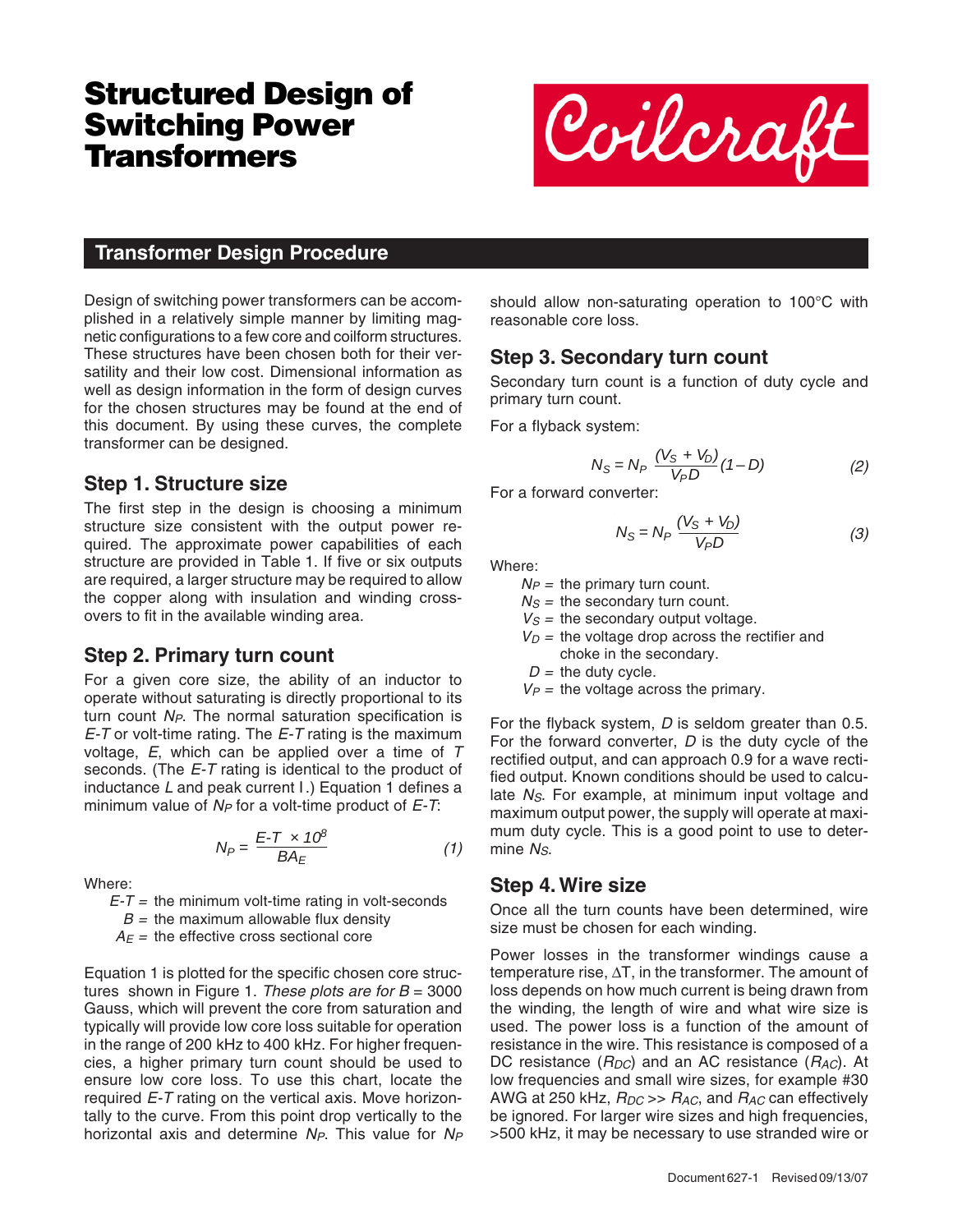foil. Let's assume  $R_{AC}$  is small and can be ignored. Then all of the copper losses will be due to  $R_{DC}$ . This power loss should be distributed among the primary and secondary windings to minimize hot spots in the transformer. The temperature rise in a given structure is a function of thermal resistance and surface area.

In order to calculate the wire size, it is necessary to assign an acceptable power loss  $P_L$  to each winding. The power loss is then used to calculate the required DCR.

For flyback transformers:

$$
R_{DC} = \frac{3P_L}{D_1 l^2} \tag{4}
$$

For the forward converter:

$$
R_{DC} = \frac{P_L}{I_{AV}^2} \tag{5}
$$

Where:

 $P_L$  = the maximum allowable power loss in the winding.

 $I =$  the peak current in the winding.

 $D_1$  = the duty cycle of the current ramp

 $I_{AV}$  = the average current in the winding

Once  $R_{DC}$  for all the windings has been calculated, the wire size can be determined using the average length per turn (Figure 1) for each coil form. Divide the  $R_{DC}$  by the product of the average length per turn times the turn count. This value of  $R_{DC}$  per foot can be found listed in any wire manufacturer's data sheet. From their data, choose a wire size that has the same or slightly less  $R_{DC}$  per foot.

## **Step 5. Will it fit?**

After the wire sizes have been determined, it is necessary to check fit, to see if the available winding area will accommodate the copper calculated in the previous steps. The available winding area for the structure chosen is shown in Table 1. The area each winding occupies must be determined, then the areas occupied by each winding are added. To this total, an area allowing for interwinding insulation should be added. Assume about 10% of the available area for insulation. The grand total is then compared to the available winding area. If the area of the windings is greater than the allowed structure area, either wire size must be reduced, or a larger structure must be chosen. Of course, a reduction in wire size results in increased losses in the transformer.

A fit of 100% of the available space should not be used. To accommodate winding crossovers, interwinding insulation and spaces between turns, it is recommended that a fit factor no greater than about 80% be used. For transformers with multiple outputs this factor may need to be reduced further.

To determine winding area, use the curves in Figure 2. From this chart the number of turns per layer n*l* can be read directly. Next find the number of layers, *l*, by dividing turns N by n*l*.

$$
l = \frac{N}{n_l} \tag{6}
$$

Next, find the area per layer, al. Multiply the winding width as shown on the individual coilform drawing (Figures 4 and 5) by the wire diameter. Multiply this value by the number of layers to find the area occupied by the winding.

$$
a_m = l a_l \tag{7}
$$

Repeat this procedure for each winding and add to find the total area occupied by the windings.

$$
a_t = a_{m1} + a_{m2} + a_{m3} + \dots \tag{8}
$$

The total winding area, at, added to the area of insulation and shielding if required, ai, must be less than the allowed structure area, aw.

$$
a_w \ge a_t + a_i \tag{9}
$$

## **Step 6. Inductance**

For a forward converter it is generally preferable to have as much inductance as possible. For a flyback, however it is necessary to calculate the desired primary inductance based on the amount of energy stored per cycle (1/2 LI2) required to deliver an average output power Po.

$$
L = \frac{\eta (V \times t_{on})^2 f}{2Po} \tag{10}
$$

Where:

- $L =$  inductance
- $\eta$  = transformer efficiency (assume >0.9)
- $V =$  minimum DC input voltage applied to the primary
- $t_{on}$  = maximum on time for input voltage  $f =$  switching frequency
- $Po =$  output power

## **Step 7. Air gap**

Now that the structure size and winding turn counts have been found, the air gap must be determined. For most forward converters, inductance should be as large as possible and no air gap is required. However for flyback transformers and chokes, an air gap is necessary. For economic reasons and for the best reduction of EMI, cores are usually gapped in the center leg. The amount of gap can be found in Figure 3. To use this chart it is necessary to convert inductance,  $L$ , to inductance factor,  $A_L$ .

$$
A_L = \frac{L}{N^2} \tag{11}
$$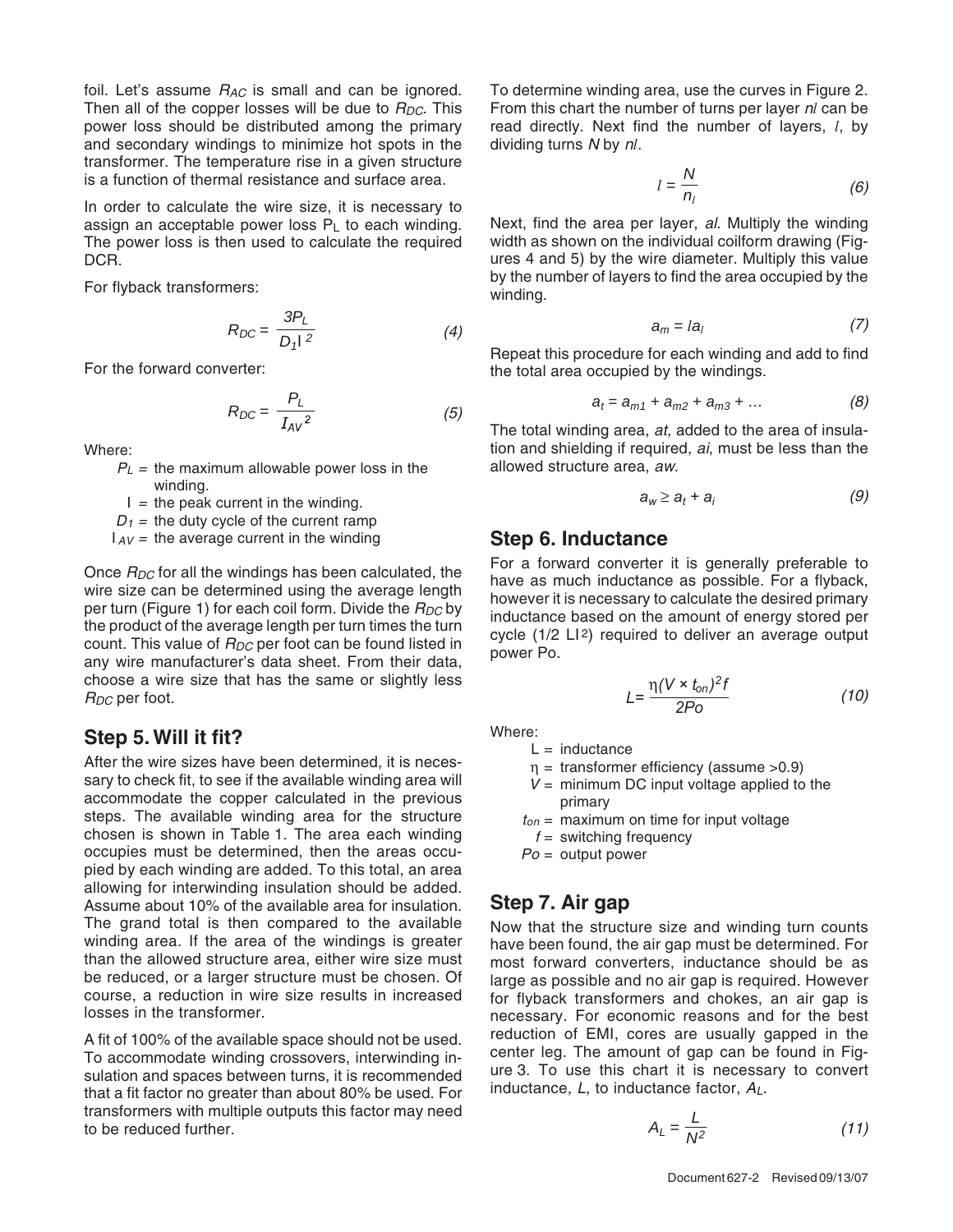## **Summary**

The transformer should now be ready to wind. Sufficient insulation must be used for the required voltage isolation. Windings must be uniform and carefully wound to minimize leakage inductance. Some small adjustments may be necessary to obtain the exact results desired, but this procedure will provide a good first draft design.

# **Appendix – Core data**

EP and EFD series cores have proven to be both versatile and cost effective for transformer design of about 50 Watts or less. EP cores are suitable for lower power and offer the smallest pcb area. EFD cores offer the lowest profile (height). The recommended core sizes are shown in Table 1.

|                                                                 | EP7                | <b>EP10</b>        | <b>EP13</b>        | EFD <sub>15</sub>  | EFD <sub>17</sub>  | <b>EFD20</b>       | <b>EFD25</b>       |
|-----------------------------------------------------------------|--------------------|--------------------|--------------------|--------------------|--------------------|--------------------|--------------------|
| Power capacity @ 100 kHz                                        | 10W                | 12 W               | 20 W               | 20 W               | 25 W               | 30 W               | 50W                |
| $a_{\theta}$ (effective cross-sectional area) – cm <sup>2</sup> | 0.10               | 0.11               | 0.20               | 0.14               | 0.21               | 0.31               | 0.59               |
| $l_e$ (mean magnetic path length) – cm                          | 1.57               | 1.92               | 2.47               | 3.29               | 3.88               | 4.61               | 5.65               |
| $a_W$ (bobbin winding area) – cm <sup>2</sup>                   | 0.045              | 0.122              | 0.141              | 0.173              | 0.198              | 0.286              | 0.4175             |
| Required board space – mm                                       | $13.2 \times 10.9$ | $15.2 \times 12.7$ | $17.8 \times 13.5$ | $22.0 \times 17.2$ | $24.1 \times 17.4$ | $30.0 \times 20.6$ | $32.7 \times 26.8$ |
| Maximum height - mm                                             | 9.0                | 11.0               | 12.3               | 8.5                | 10.0               | 11.4               | 14.0               |
| Average length per turn $-$ cm                                  | 1.79               | 2.15               | 2.38               | 2.60               | 3.15               | 3.90               | 4.64               |

Table 1. Core Data



EP core styles EFD core styles





Figure 1. Volt time product vs primary turns



Figure 2. Turns per layer vs wire size



Figure 3. Inductance factor vs air gap